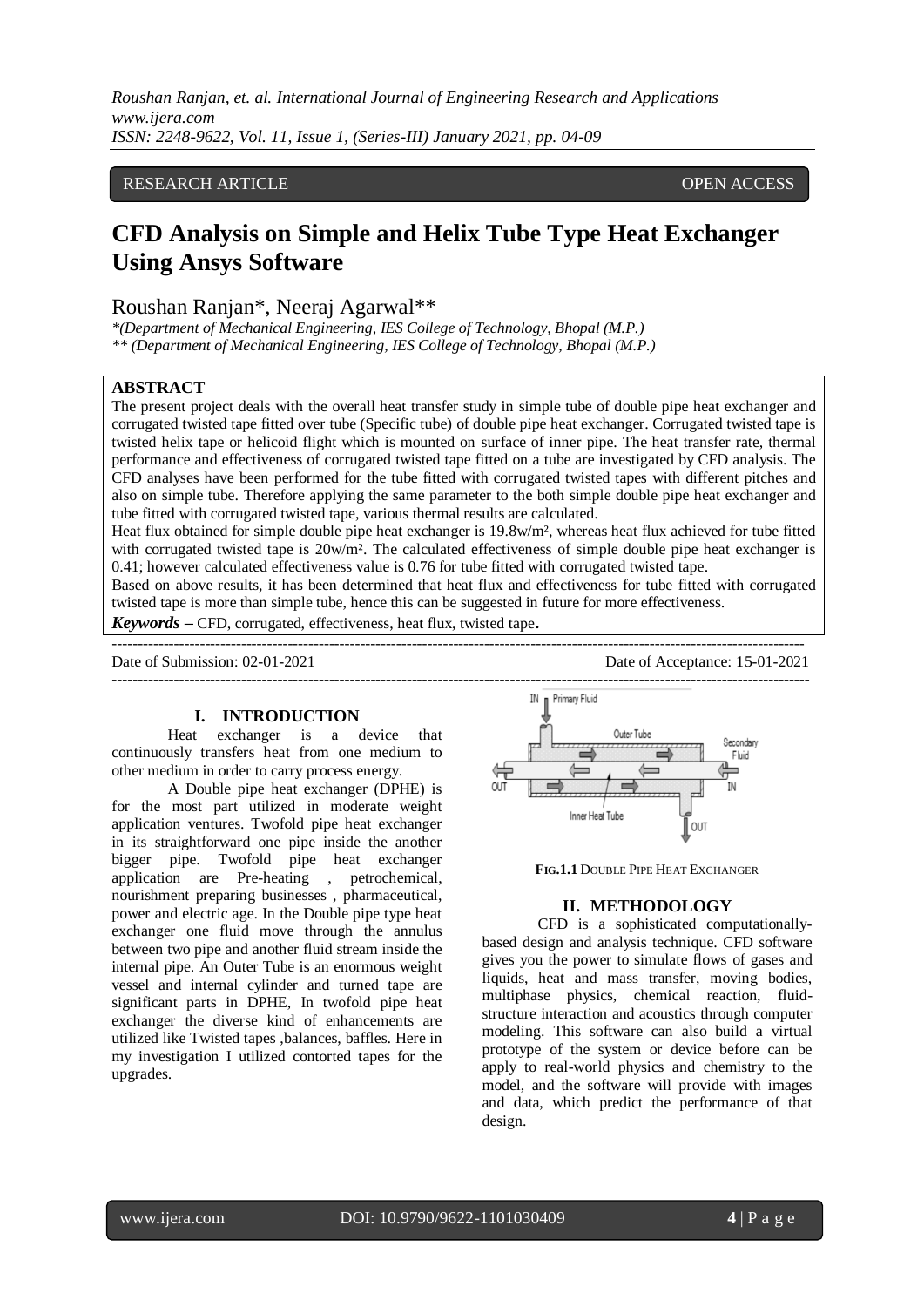

**Fig.2.1 Methodology**

CFD analysis of helical coil heat exchanger using ANSYS 17.0, Cad model Generation of 3D model by using CATIA V 5R20 and exporting to the IGES and then import in ANSYS fluent 17.0.

### **PRE PROCESSING**:

Create geometry and mesh for solving problem

- **CAD model**
- Generation of 3D model by using CATIA ver 5.0

# **FVM approach:-**

By this method we can solve algebraic equation to get initial solution.

- $\checkmark$  Set the transportation equation that needs to be solved. This can be solved by using ANSYS Fluent 14.0 in Fluent setup
- $\checkmark$  Set the fluid property
- $\checkmark$  Set the boundary conditions
- $\checkmark$  Set the Source term (Pressure)
- **SOLUTION:**

Solution Method

#### **Pressure Velocity coupling scheme**

For 2D Problem we use Stream Function Vortices approach.

For 3D Problem we use Primitive variable approach. Collocated grid should be used to solve pressure velocity coupling scheme.

#### **Turbulence Modeling:-**

K-ɛ turbulence model for turbulent flow equation Momentum second order

Turbulence Kinetic energy second order (K)

 $\triangleright$  Turbulence dissipation rate second order( $\varepsilon$ )

#### **SOLUTION INITIALIZATION:-**

Initialized the solution to get the initial solution for the problem. By using SIMPLE solver ( Semi – implicit method for pressure linked equation).

### **RUN SOLUTION:-**

Run the solution by giving 300 no of iteration for solution to converge.

## **POST PROCESSING:-**

 Post Processing:- For viewing and interpretation of Result, the result can be viewed in various formats like graph, value, animation etc.

**Table 1 Geometric dimensions of shell and tube heat exchanger**

| MUMU UNUMMILAL |                                                  |                 |
|----------------|--------------------------------------------------|-----------------|
| Sr.            | Part name                                        | Specification   |
| no             |                                                  |                 |
|                | Inner pipe (inner diameter)<br>(d <sub>i</sub> ) | $25 \text{ mm}$ |
| $\mathfrak{D}$ | Inner pipe (outer diameter)<br>(do)              | $26.5$ mm       |
| 3              | Outer pipe (inner diameter)<br>(Di)              | 54.5 mm         |
| 4              | Outer pipe (outer diameter)<br>'Do)              | 56 mm           |
| 5              | Pipe length $(L)$                                | 2000 mm         |

# **III. SIMULATION & MODELING**



**Fig.3.1** Twisted leaf Tube Heat exchanger model imported to ANSYS

#### **Boundary condition :**

MODEL CALCULATIONS:

1. Hot water inlet temperature,  $t_{hi} = 327$  K

2. Hot water flow rate,  $m<sub>h</sub>$ 

Let time required for 1lit of water be  $x<sub>h</sub>$  sec

Mass of 1lit water  $= 1$ kg

Therefore,  $m_h = 1/x_h$  kg/s = 1/15.6 = 0.064 kg/s

3. Cold water inlet temperature,  $t_{ci} = 303K$ 

4. Cold water flow rate, mc

 $m_c = 1/x_c$  kg/s = 1/15.2 = 0.066 kg/s



**Fig.3.2** Twisted leaf Tube Heat exchanger applied meshing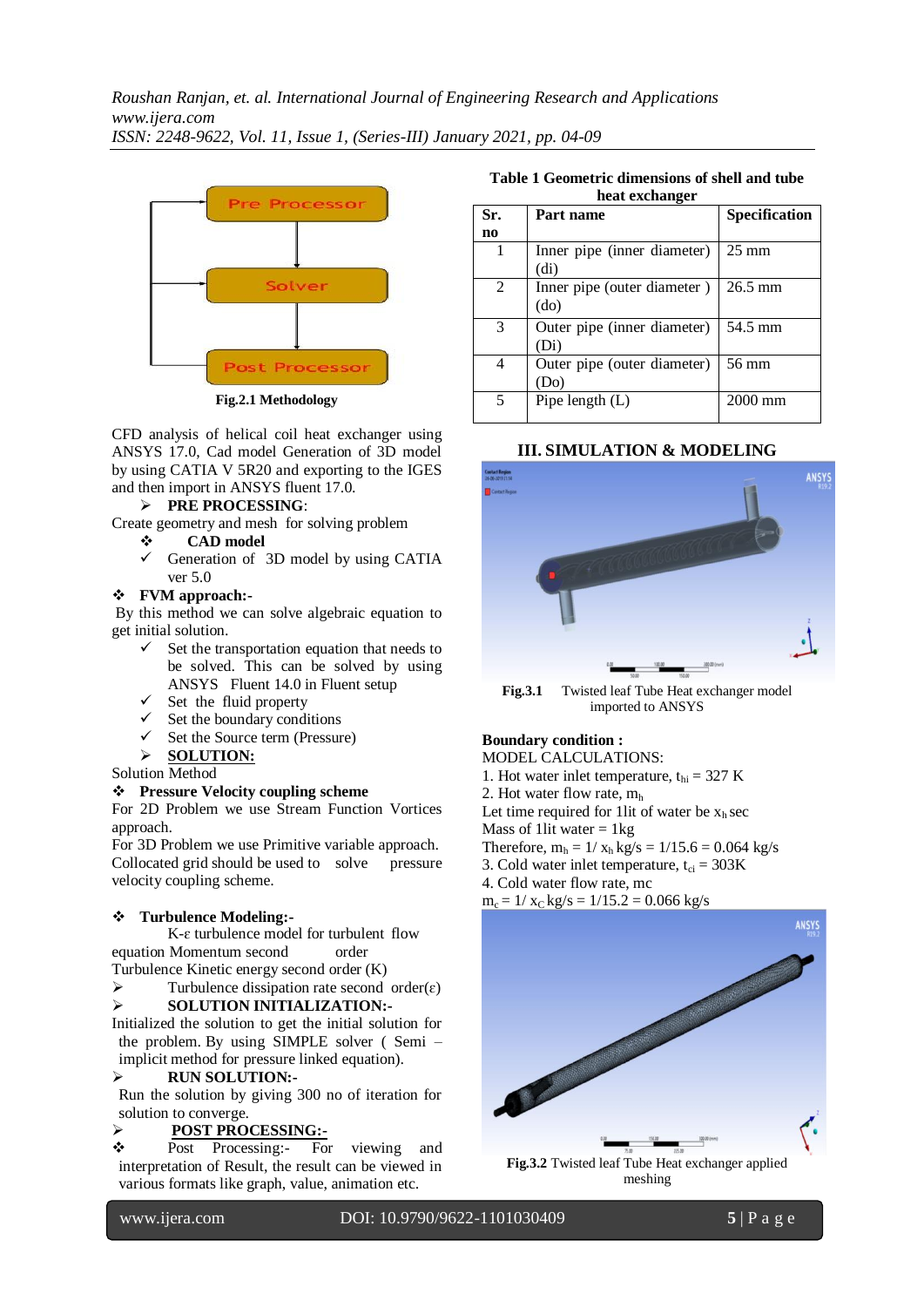

**Fig.3.3** Twisted Tube Heat exchanger applied contact region





**Fig.3.5** Hot outlet at 308 K Temperature



**Fig. 3.6** Cold inlet at 303 K Temperature with zooms in



**Fig.3.7** Cold inlet at 303 K Temperature



**Fig 3.8** Cold Outlet at 312 K Temperatures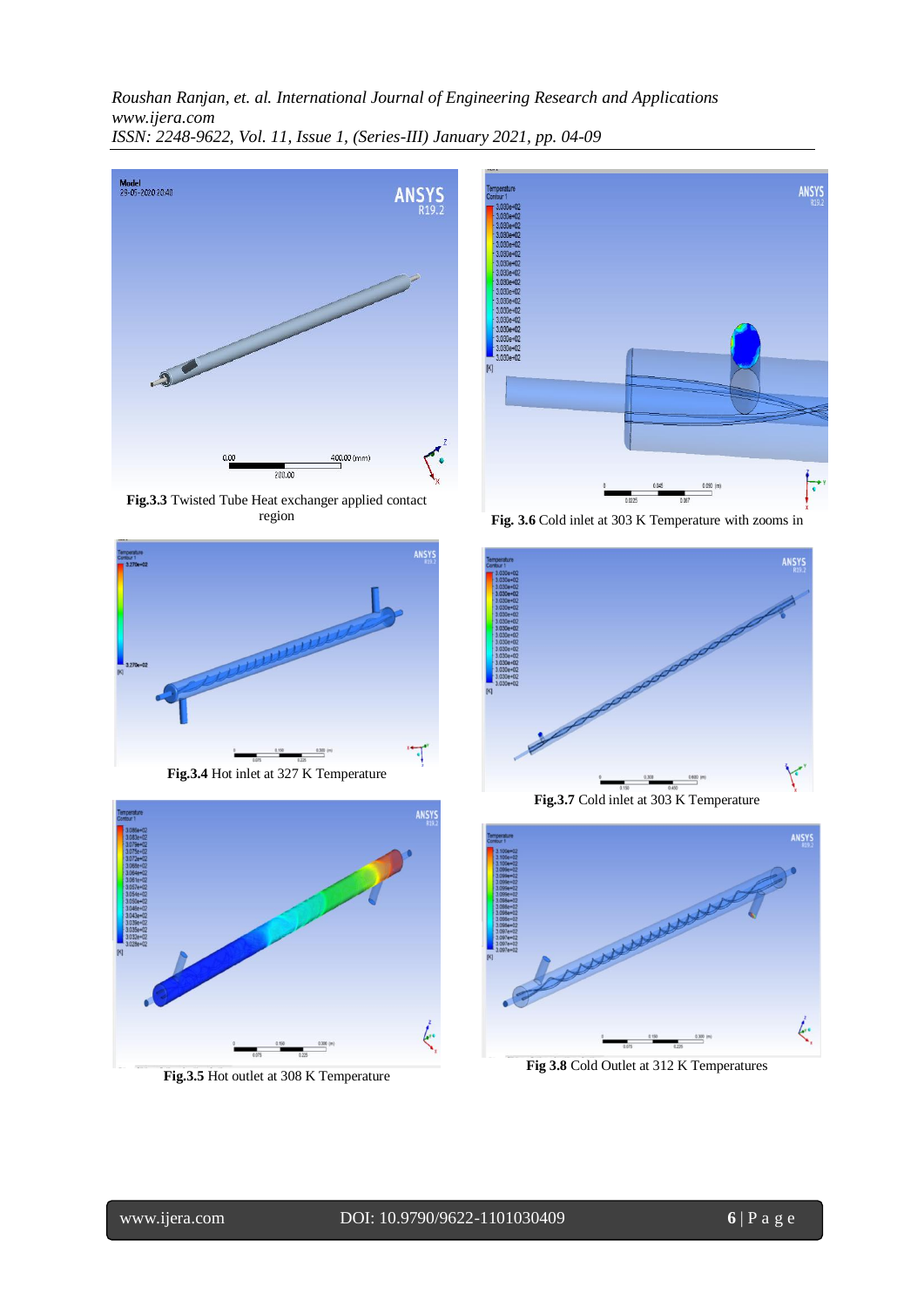

**Fig.3.9** Heat flux on helix tube heat exchanger zoom in





**Fig.3.10** Hot inlet at 327 K Temperature



**Fig.3.11** Hot outlet at 317K Temperature

**Fig. 3.12** Cold inlet at 303 K Temperature with zooms in

ANSYS



**Fig 3.13** Cold Outlet at 312 K Temperatures



**Fig. 3.14** Cold Outlet at 312 K Temperature zoom in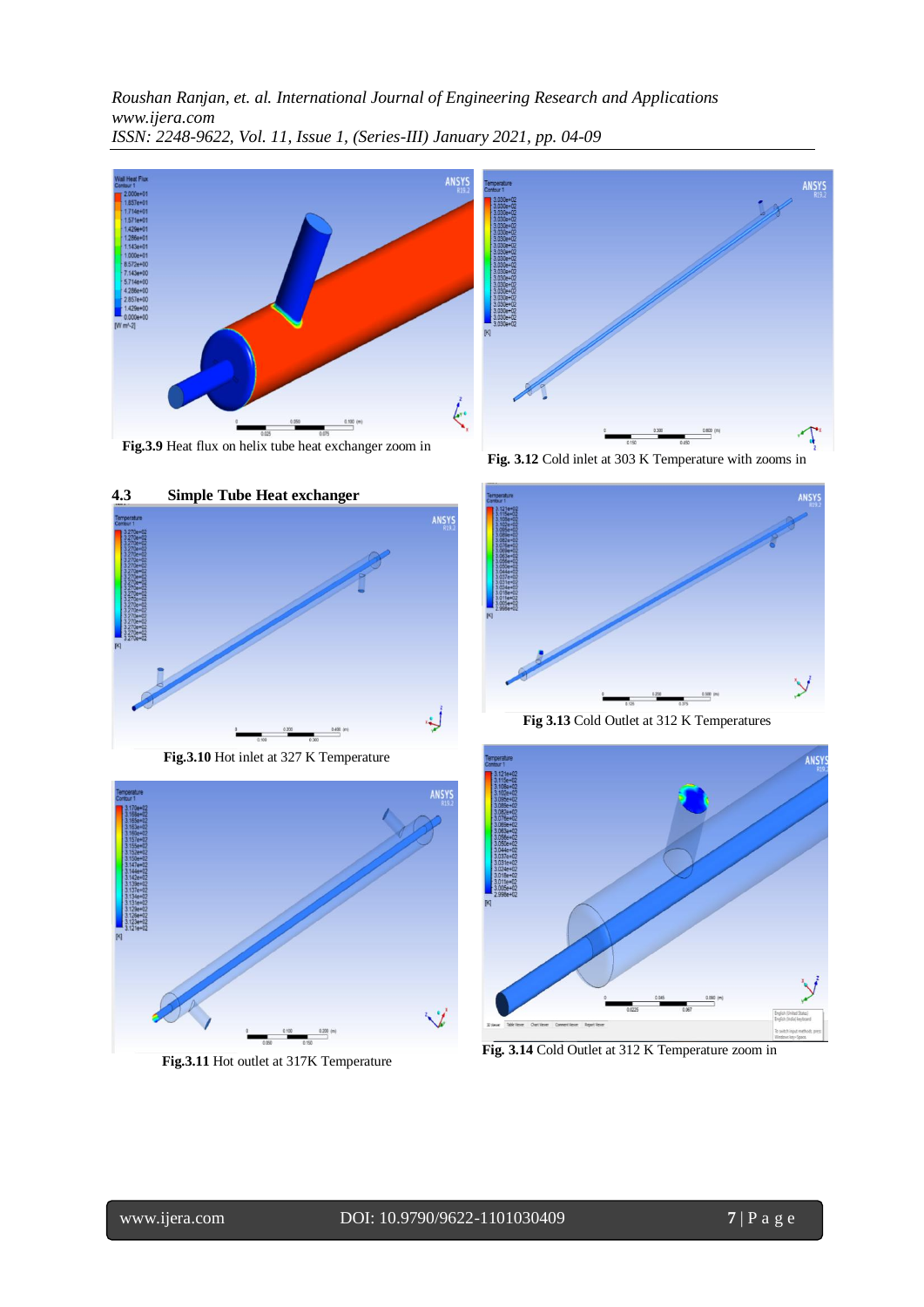

**Fig. 3.15** heat flux results



**Fig. 3.16** heat flux results zoom in

#### **IV. CONCLUSION**

The heat transfer enhancement, thermal performance and friction factor characteristics of corrugated twisted tape inserted tube will be investigated computational experimentally. The experiments will be performed for the tube fitted with corrugated twisted tapes with different pitches and also for different wave numbers. Based on the experimental results, following will be parameters which could be summarized as follows:

To simulate the concentric heat exchangers with plain tube and Twisted Tape Inserts to determine the tube wall temperature variation along the flow length and the pressure difference across the tube wall by CFD analysis.

To investigate the effect on heat transfer rate in concentric heat exchangers with plain tube and Twisted Tape Inserts.

The highest heat flux among the inserts tested and amount by which it is higher than the value of the plain tube.

#### **REFERENCES**

- [1]. Muralikrishna, K., Shenoy, U.V."Heat exchanger design targets for minimum area and cost", *Chemical Engineering Research and Design*, Volume 78, Issue 2, Pages 161- 167, 2000
- [2]. Las Vegas et al "Arithmetic Mean Temperature Difference and the Concept of Heat Exchanger Efficiency", by Ahmad Fakheri, Proceedings of HT2003, ASME Summer Heat Transfer Conference, July 21- 23, 2003
- [3]. Serna, M., JimÉnez, A., 2004. "An efficient method for the design of shell and tube heat exchangers", Heat Transfer Engineering, Volume 25, Issue 2, Pages 5-16.
- [4]. Eryener, D., 2006. "Thermoeconomic optimization of baffle spacing for shell and tube heat exchangers", Energy Conversion and Management, Volume 47, Issue 11-12, Pages 1478-1489.
- [5]. "Heat Exchanger Efficiency" by Ahmad Fakheri, Article in Journal of Heat Transfer September 2007
- [6]. Caputo, A.C., Pelagagge, P.M., Salini, P., "Heat exchanger design based on economic optimization", *Applied Thermal Engineering*, Volume 28, Issue 10, Pages 1151-1159, 2008
- [7]. Wang, Q., Chen, G., Chen, Q., Zeng, M., "Review of Improvements on shell- andtube heat exchangers with helical baffles", *Heat Transfer Engineering*, Volume 31, Issue 10, Pages 836-853, 2010
- [8]. Şencan Şahin, A., Kiliç, B., Kiliç, U., "Design and economic optimization of shell and tube heat exchangers using Artificial Bee Colony (ABC) algorithm", *Energy Conversion and Management*, Volume 52, Issue 11, Pages 3356-3362, 2011
- [9]. Sami D. Salman, Abdul Amir H. Kadhum, Mohd S. Takriff, and Abu BakarMohamad "CFD Analysis of Heat Transfer and Friction Factor Characteristics in a Circular Tube Fitted with Quadrant-Cut Twisted Tape Inserts" *Hindawi Publishing Corporation Mathematical Problems in Engineering* Volume, 2013
- [10]. Hadidi, A., Hadidi, M., Nazari, A. "A new design approach for shell-and- tube heat exchangers using imperialist competitive algorithm (ICA) from economic point of view", *Energy Conversion and*